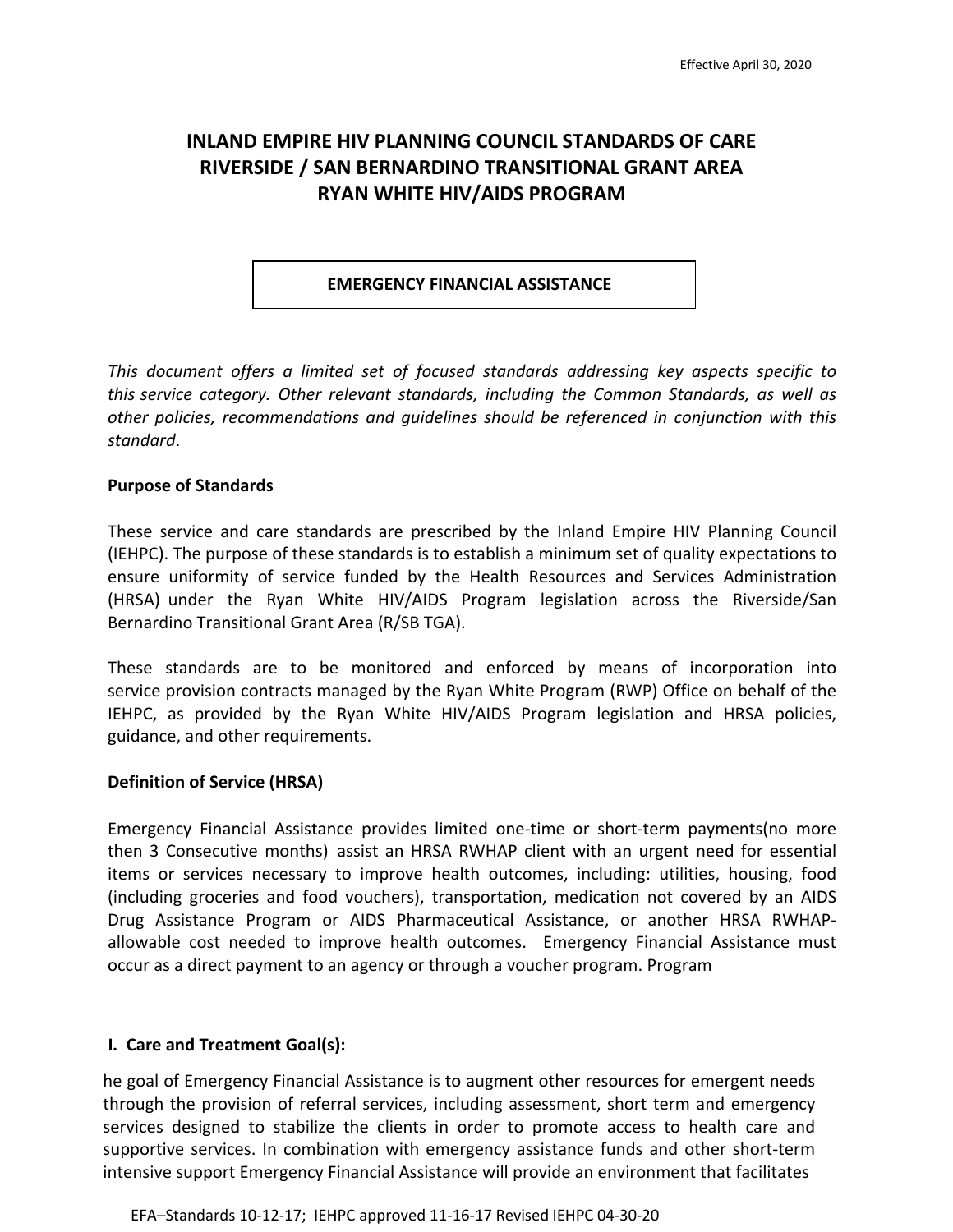continuation of HIV medical care and appropriate medication adherence thereby improving quality of life and clinical health outcomes.

## **II. Service Goal(s):**

.

Enable HIV service clients at risk of loss of essential services or who are in urgent need to maintain a stable living environment thereby improving quality of life and clinical health outcomes.

## **A. Service Objectives**

1. Provide short-term (one payment of a maximum of 3 consecutive months of payments or 3 times per year) to assist the RWHAP client with an emergent need for paying for for essential items or services necessary to improve health outcomes, including: utilities, housing, food (including groceries and food vouchers), transportation, medication not covered by an AIDS Drug Assistance Program or AIDS Pharmaceutical Assistance, or another HRSA RWHAP-allowable cost needed to improve health outcomes.

### **B. Description of Service Service Components**

- 1. Provide RWP clients in need of assistance one payment of MAXIMUM OF three (3) months or 3 times per year to pay their for essential items or services necessary to improve health outcomes, including: utilities, housing, food (including groceries and food vouchers), transportation, medication not covered by an AIDS Drug Assistance Program or AIDS Pharmaceutical Assistance, or another HRSA RWHAP-allowable cost needed to improve health outcomes.
- 2. Conduct a service assessment with the client. The necessity for assistance must be documented by a case manager or other qualified professional. When appropriate, the assessment should be made available for inclusion in the client's Care Plan. Payment for emergency financial assistance must be certified or documented by a case manager, social worker, or other licensed healthcare professional(s)." When appropriate, the emergency assessment should be made available for development of the client's Care Plan.
- 3. If a Care Plan is in place, the Care Plan should be reviewed and incorporated where appropriate. If the case manager identifies additional service needs, these needs should be incorporated into the Client's Care Plan if they are ever in need of Medical Case Management.
- 4. Emergency Financial Assistance allocations for for essential items or services necessary to improve health outcomes, including: utilities, housing, food (including groceries and food vouchers), transportation, medication not covered by an AIDS Drug Assistance Program or AIDS Pharmaceutical Assistance, or another HRSA RWHAP-allowable cost needed to improve health outcomes. will be paid directly to the utility company or authorized third party billing entity.
- 2 **C. Limitations are as follows :** Assistance is limited to one payment of three (3) consecutive months annually or three(3) times per year.